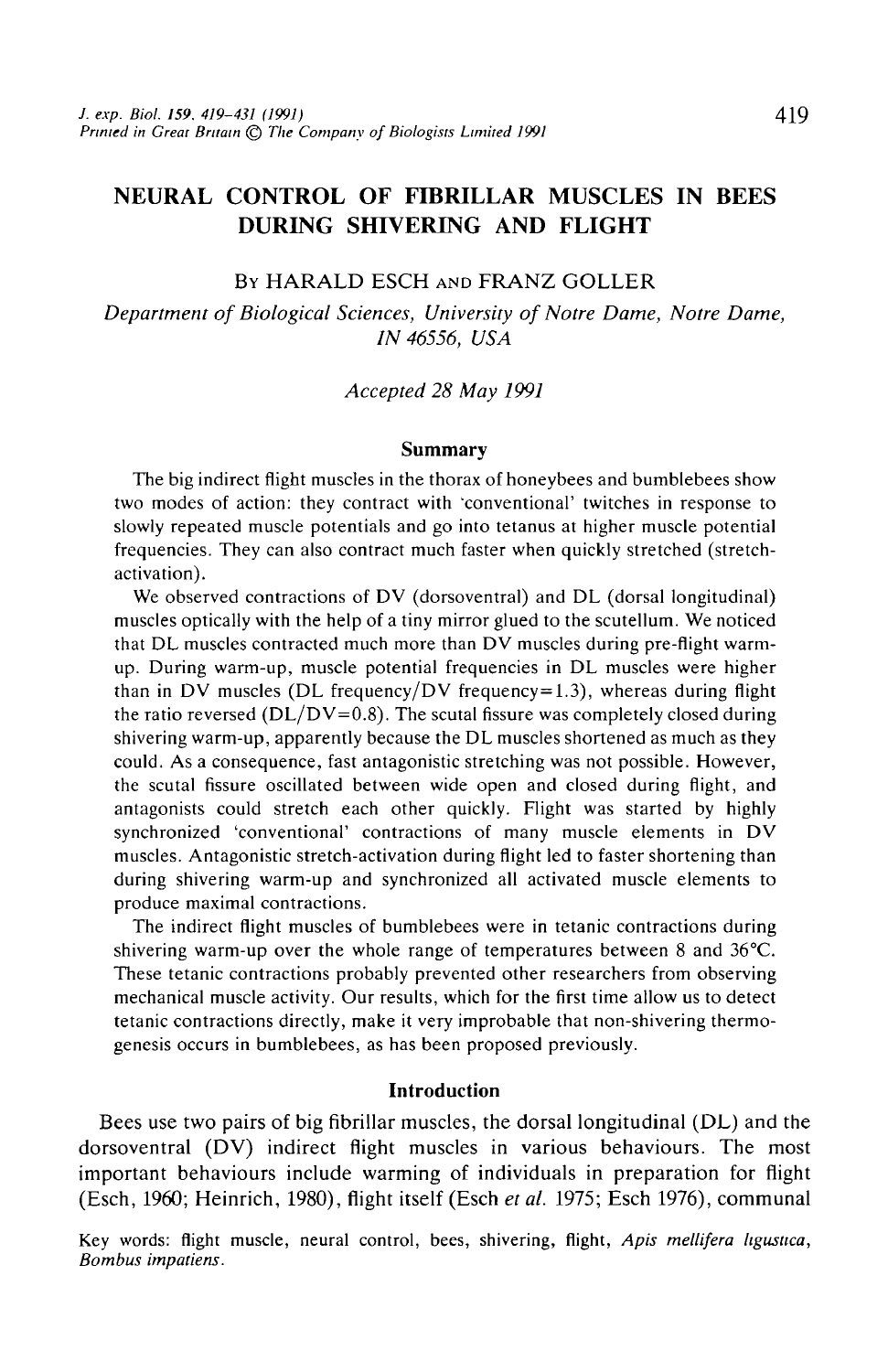hive heating (Himmer, 1932; Esch, 1960; Heinrich, 1987) and fanning during regulation of hive temperatures (Lindauer, 1954). Honeybees also buzz their wings while communicating in waggle dances (Esch, 1961; Wenner, 1962). Different contraction mechanisms must be used for different behaviours since thorax vibrations might not be noticeable (heating) (Esch, 1964; Surholt *et al.* 1990), wings might oscillate in short bursts of small vibrations (dance) or wings might continuously beat up and down with considerable amplitudes (fanning and flight).

It is difficult to understand how motor neurones can control the **fibrillar** muscles in such diverse behaviours, since these muscles are asynchronous. Earlier researchers could not find one-to-one relationships between muscle potentials and contractions (Roeder, 1951; Pringle, 1957). It was assumed that asynchronous muscle potentials turn on a 'stretch-activation mechanism', and that quick stretches by antagonists during oscillations initiate contractions of muscles at the molecular level (reviewed in Hoyle, 1983). How oscillations start in the very beginning, however, and why one does not see muscle movement during warm-up remained an unsolved problem. This led to unjustified speculations, for instance as to how flight starts (Nachtigall, 1985) or how heat might be generated through nonshivering thermogenesis (Newsholme *et al.* 1972).

'Asynchronous' muscles can also perform 'conventional' twitches in which one muscle potential causes one synchronous contraction, as we show in the following observations. A series of muscle potentials leads to tetanic contractions. Wing or thorax movements might be barely noticeable during these contractions (Bastian and Esch, 1970; Surholt *et al.* 1990). These twitches can be used to produce meaningful behavioural responses, such as heating, 'buzzing' or initiation of flight.

#### **Materials and methods**

Honeybees *(Apis mellifera ligustica* Spinola) were taken from the apiary in the Department of Biological Sciences at the University of Notre Dame. Bumblebee *(Bombus impatiens* Cresson) queens and workers were caught on flowers in front of the Biology building. Individuals were held in a refrigerator at near 5°C prior to an experiment until they cooled and became motionless. They were quickly cemented to a small wooden rod by the notum using tacky wax. A small, very light plastic mirror was glued to the middle of the scutellum. A horizontal bar of light was focused on the center of this mirror from behind and above. This bar was reflected onto the surface of a triangular photovoltaic cell. DV or DL contractions moved scutellum and mirror about a horizontal elastic hinge across the notum (Pringle, 1957). These reflected the projected light bar up (DV) or down (DL) the triangular photocell. More or less surface area was illuminated, and photocell output voltage represented angular movement of the scutellum and thus muscle contractions (Fig. 1).

Up to six wire electrodes (diameter  $50 \mu m$ , insulated except at the tip) were inserted into dorsal longitudinal and dorsoventral flight muscles to observe as many muscle units as possible. Muscle units close to an electrode were represented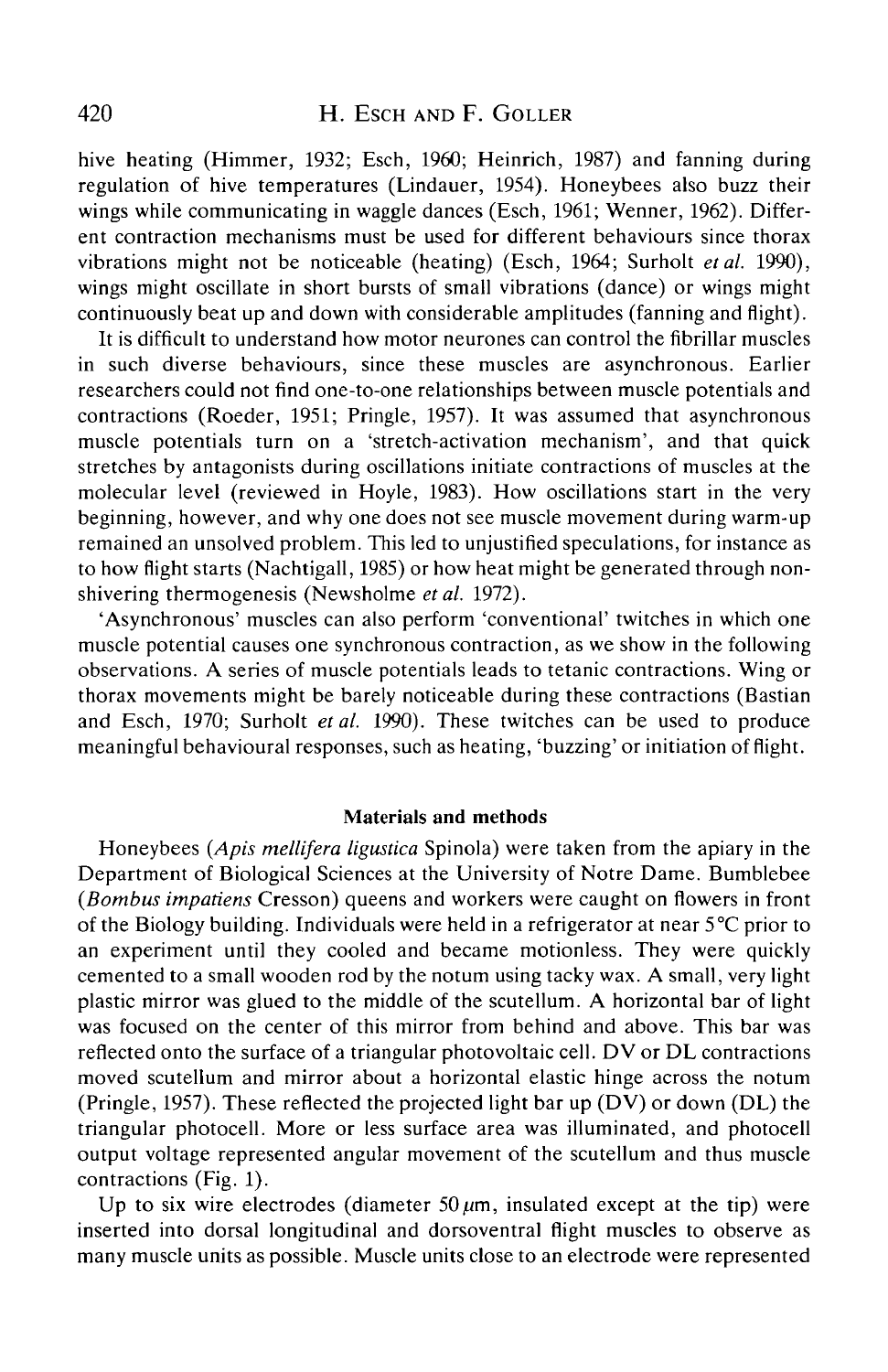

Fig. 1. Experimental set-up and preparation. (A) The honeybee is tethered to a rod (1) with a reference electrode (R) in the head, wire electrodes in the dorsoventral (DV) and dorsal longitudinal (DL) flight muscles and a thermocouple to determine muscle temperature  $(T_{th})$ . The light beam from the lamp (2) is reflected from a mirror attached to the scutellum onto a photocell (3). (B) Enlarged view of the angular mirror movement at the scutellum. Inset, the light bar moves up and down over the triangular photocell producing an output voltage proportional to position.

by muscle potentials with large amplitudes, neighbouring units were represented by much smaller muscle potentials. A reference electrode was pushed through a small hole in the middle of the front of the upper head. Electrodes were differentially connected to UFI model 2122 bio-amplifiers (input impedance $>10 \text{ M}\Omega$ ). Outputs of these amplifiers were connected to an IBM DACA input board in a Tandy 1000A computer. The board was used with UNKELSCOPE level 2+ data acquisition software. Samples were taken with sampling rates of either 0.5 or lms for 2-4s and stored on floppy disks. The original analog signals were also recorded on an instrumental tape recorder (Vetter model B, in FM mode) and could be replayed for additional analysis. Data were evaluated with UNKELSCOPE editing features or transferred to LOTUS123 worksheets for further processing.

A copper-constantan thermocouple (diameter  $50 \mu m$ ), waxed to the middle of the frontal dorsal thorax, determined muscle temperature (Esch, 1960). A second thermocouple 1 cm above the animal recorded environmental temperature. A BAT-12 digital thermometer (Sensortek) was used to read thoracic temperature. A Baily BAT-4 thermometer was used to determine air temperature. In the measurements in which temperature differences between the two muscle pairs were determined, the Baily thermometer was used in differential mode.

#### **Results**

## *Warm-up and flight*

Shortening of DV and DL muscle units caused appropriate movements of the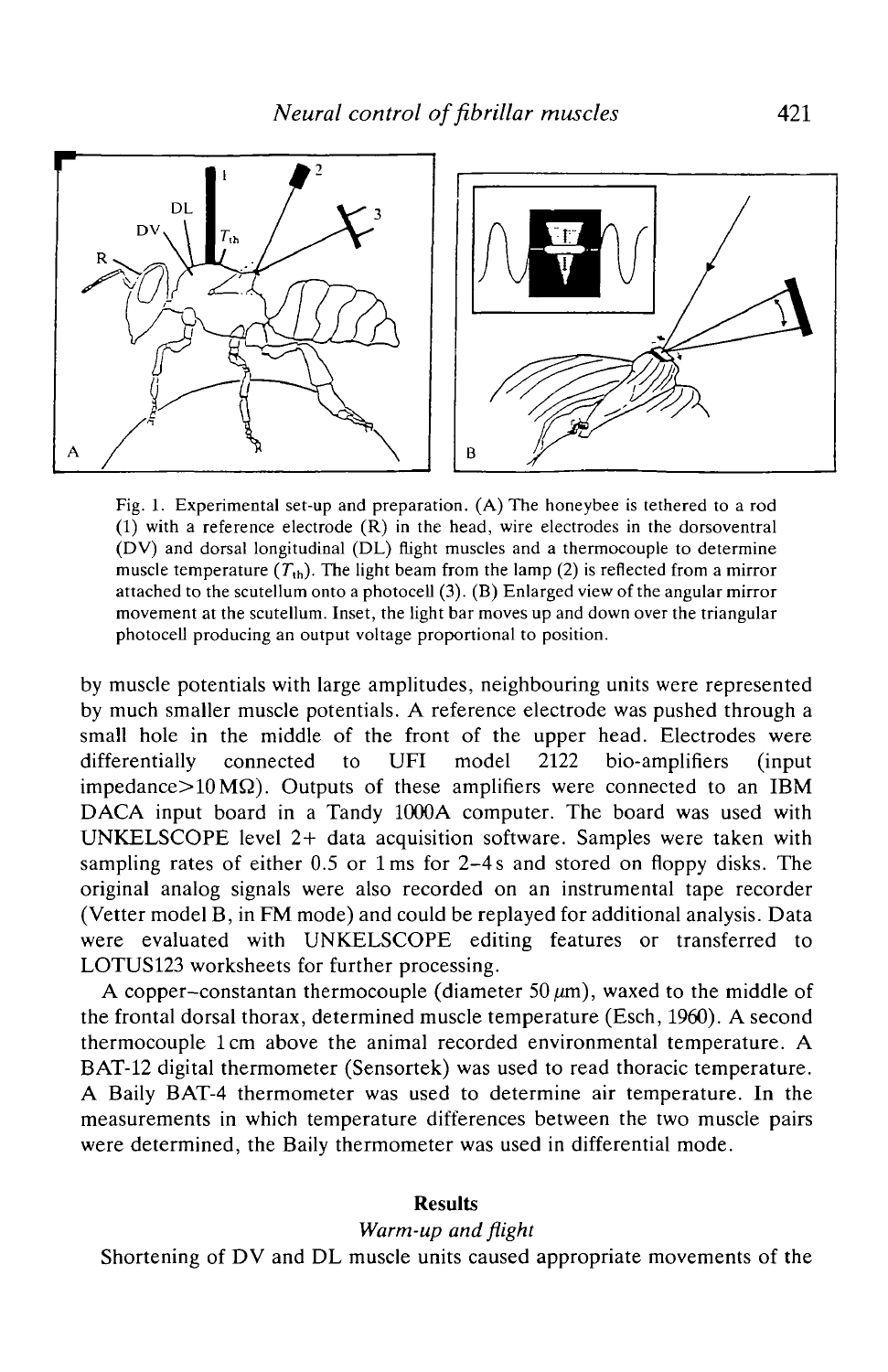

Fig. 2. Recordings from a bumblebee showing single muscle potentials without antagonistic action and the corresponding twitch *(in situ* muscle shortening) (Sc). (A) Shortening of the dorsal longitudinal muscle at  $T_{\text{th}}=13^{\circ}\text{C (DL)}$ ; (B) shortening of the dorsoventral muscle at 13°C (DV).

mirror attached to the scutellum. The mirror was considered to be in 'zero position' when DL and DV muscles were inactive (no muscle potentials). The light beam moved upwards from zero (dorsal side) when muscle potentials occurred only in DV muscles. Muscle potentials restricted to DL muscles deflected the beam downwards (ventral side) (Fig. 2). Shortening restricted to DL muscles alone occurred much more frequently than shortening of DV muscles alone.

Trains of muscle potentials with different amplitudes could often be seen using one electrode. Potentials with different amplitudes must represent separate muscle units because recruitment of potentials with discrete amplitudes in the middle of existing recordings always led to additional shortening. Most recordings reflect more or less synchronized shortening of more than one muscle unit. If we increased the number of electrodes in one muscle from one to three we were able to record 65 % more muscle potentials. Muscle potential frequencies of all detected elements were very similar in a particular recording, but units in different parts of the muscle were not necessarily synchronized. When using only one electrode, we occasionally observed mirror movements, but no corresponding potentials.

Shortening times in non-flight recordings were much longer than those during flight (Fig. 3). Summation became very marked at muscle potential frequencies above a few hertz. Shortening time, and thus extent of summation, was also very sensitive to changes in muscle temperature (Fig. 3). In a few cases where only one muscle group was active, the time from maximal shortening to return to rest length could also be seen, and it was significantly longer than shortening time (Fig. 2).

DL and DV muscles were often excited by dissimilar muscle potential frequencies. Since these muscle groups contracted against each other, the balance of contractions shifted to the side of the muscle pair (DL or DV) that had a higher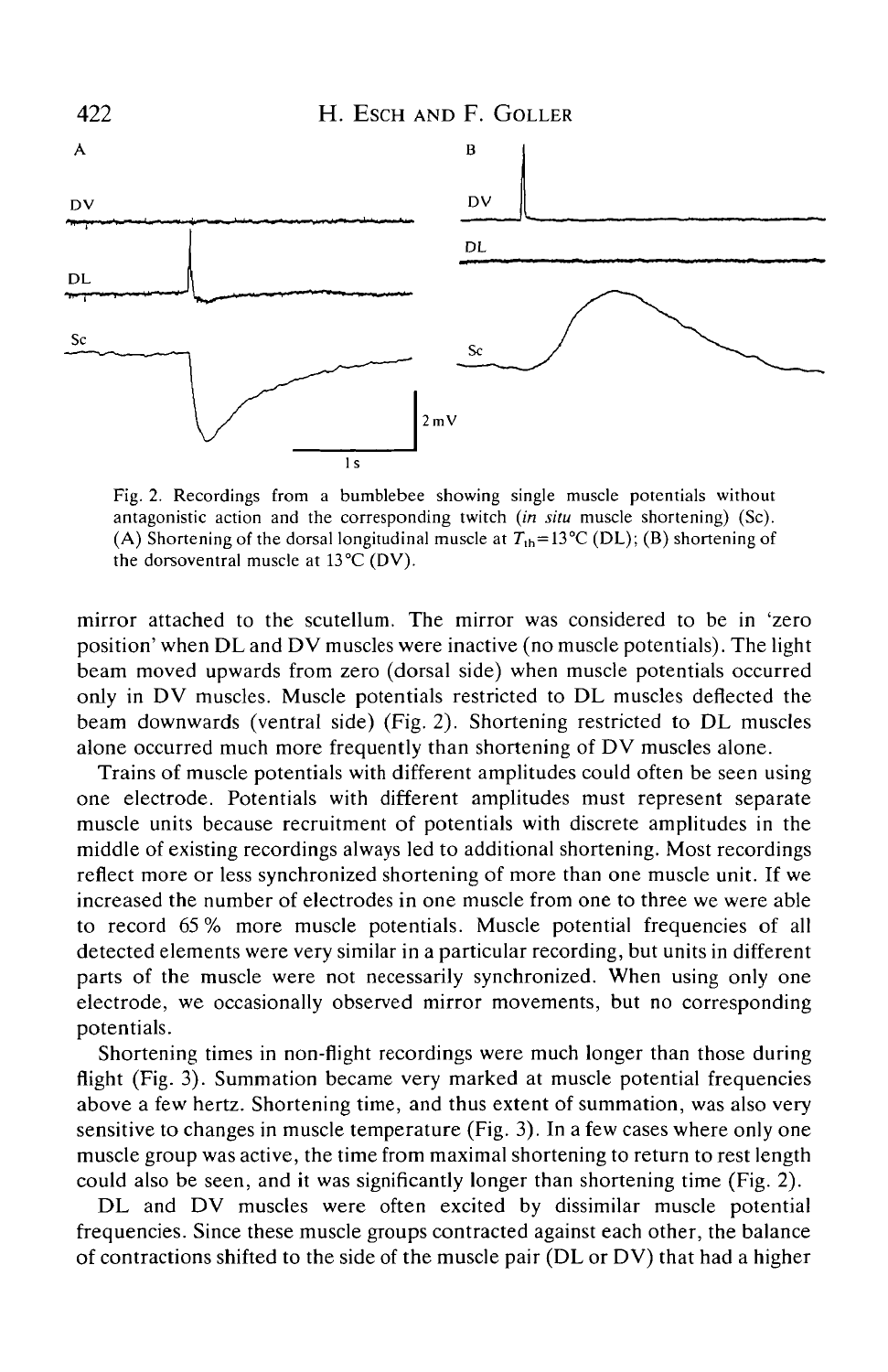

Fig. 3. Duration of wingbeat half-cycle (data from Esch, 1976, closed circles, and from F. Goller, unpublished results, open circles) and shortening time  $(\pm 1s.E.M)$  of conventional twitches (onset to peak displacement) as a function of muscle temperature in honeybees. Wingbeat half-cycles were determined from the time between minimum and maximum lift production of an animal tethered to a flight balance.

muscle potential frequency (see beginning of flight *vs* beginning of heating) (Figs 4 and 5). The extent of mirror movement reflected this balance between DV and DL muscle contractions.

These observations could be visually verified, and additional information could be gained. We looked at the lateral side of the thorax of a honeybee fixed in the apparatus through a stereo dissection microscope ( $25 \times$  amplification). The scutal cleft near the wings (Snodgrass, 1956) was nearly closed when DV and DL muscles were inactive (zero position=no muscle potentials). The scutal cleft closed further, probably until a skeletal protrusion finally stopped movement (morphological details in Pringle, 1957) when muscle potential frequency in DL muscles was higher than in DV muscles, such as during heating. The mesoscutellar arm had slid under the mesoscutum as far as it could and pushed the notum upwards. The mesoscutellar arm is moved through the mesophragma by contractions of dorsal longitudinal muscles. Contraction of DL muscles thus stretched the DV muscles. The scutellar fissure frequently opened briefly at low shivering rates, especially at body temperatures between 20 and 30°C. The ratio between DL and DV (DL/DV) muscle potential frequencies changed to values less than 1.0 at these instances.

The scutellar cleft opened wide at the beginning of flight when oscillations started. The DV muscles stretched the DL muscles and the cleft oscillated between wide open and closed during flight. The cleft stayed open briefly as the amplitude of oscillations diminished at the end of flight and closed immediately afterwards.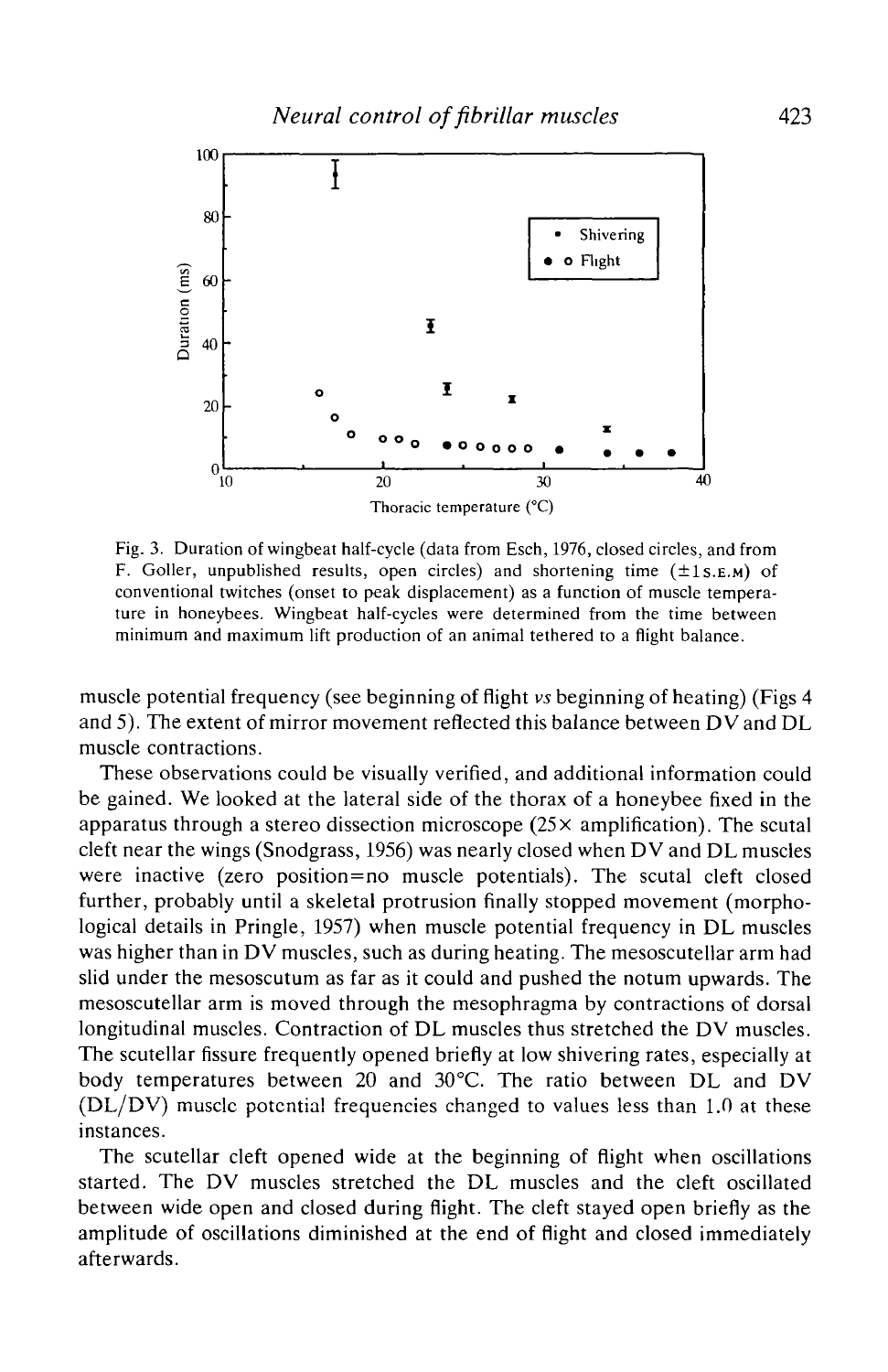

Fig. 4. (A) Muscle potentials in dorsoventral (DV) and dorsal longitudinal (DL) flight muscles of honeybees and *in situ* muscle movement (Sc) during the transition from warm-up to flight (thoracic temperature= $33^{\circ}$ C). Note different values of the ratio of DL/DV potential frequencies in *a* (1.6) and *b* (0.7). (B) Expanded view of the very beginning of flight (marked with a bar in A) showing the synchronized stimulation of both muscle groups corresponding to the beginning of oscillations.

Recordings of mirror movements and muscle potentials, as well as visual inspection, provide the following explanation for the events during shivering. The mirror is in zero position when DV and DL muscles are inactive, and the mesonotal suture is nearly closed. The mirror subsequently tilts downwards at the beginning of heating (mesonotal suture closed to stop), and the balance of muscle shortening tips towards contraction of DL muscles (Fig. 5).

Muscle potential frequencies in DL muscles are higher than those in DV muscles during shivering (ratio of  $DL/DV$  frequencies near 1.3). This high DL/DV ratio persists for various muscle potential frequencies observed during shivering at temperatures between 10 and 40°C in honeybees and between 8 and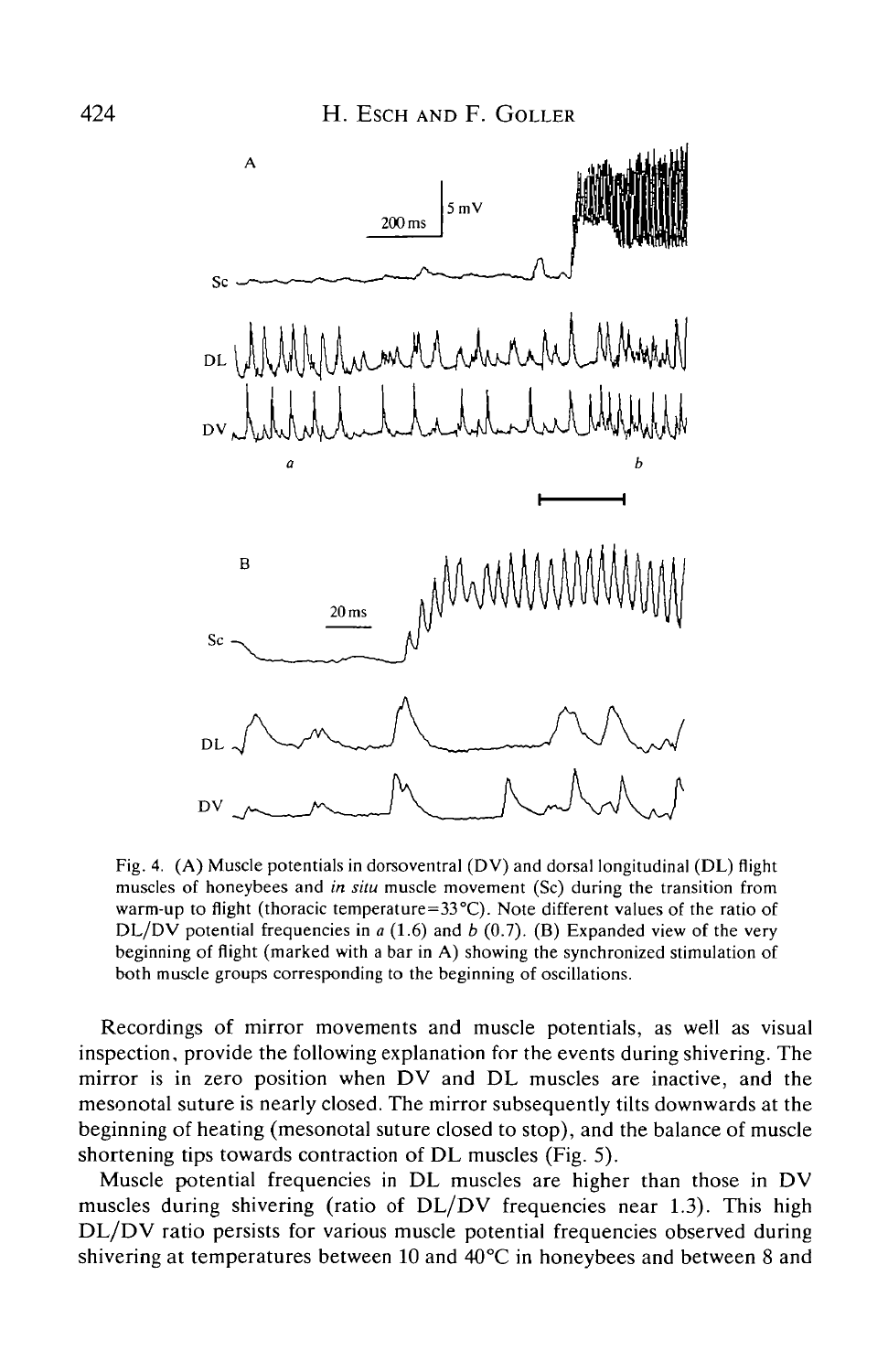

Fig. 5. Beginning of a heating episode. Muscle potential frequency in dorsal longitudinal (DL) muscles is higher than in dorsoventral (DV) muscles. Note the downward trend of the scutellar trace *(in situ* muscle response) (Sc), indicating shortening of the DL muscle. Synchronized muscle responses of lower amplitude than individual potentials can also be seen.

Table 1. *Ratio of muscle potential frequencies in DL and DV flight muscles (DL/DV) for honeybees (recordings from five individuals) and bumblebees (three individuals)*

|  | Mode           | DL/DV ratio     |    |                  |    |  |
|--|----------------|-----------------|----|------------------|----|--|
|  |                | Honeybee        |    | <b>Bumblebee</b> |    |  |
|  |                | Mean            | N  | Mean             | Ν  |  |
|  | Shivering      | $1.34 \pm 0.25$ | 17 | $1.38 \pm 0.34$  | 13 |  |
|  | Flight         | $0.86 \pm 0.13$ | 27 | $0.70 \pm 0.08$  | 6  |  |
|  | <b>Buzzing</b> | $1.08 \pm 0.12$ | 11 |                  |    |  |

Data for bumblebees were determined from recordings in Heinrich and Kammer (1973). *N* refers to the number of determinations from recordings that lasted approximately 1s. Values are mean±s.D.

DL, dorsal longitudinal; DV, dorsoventral.

 $40\textdegree C$  in bumblebees (Table 1). The shift in DL/DV frequency ratio is illustrated in Fig. 4A, where a transition from heating  $(DL/DV=1.6)$  to flight  $(DL/DV=0.7)$  is shown for one individual. The higher activity of DL muscles during heating is also reflected in a higher muscle temperature. At an ambient temperature of 24°C the temperature of DL muscles was about 0.6°C higher than the temperature of DV muscles at the beginning of shivering. The difference amounted to 2.6°C when the DV muscles reached 36°C. This occurred in all three honeybees that we tested.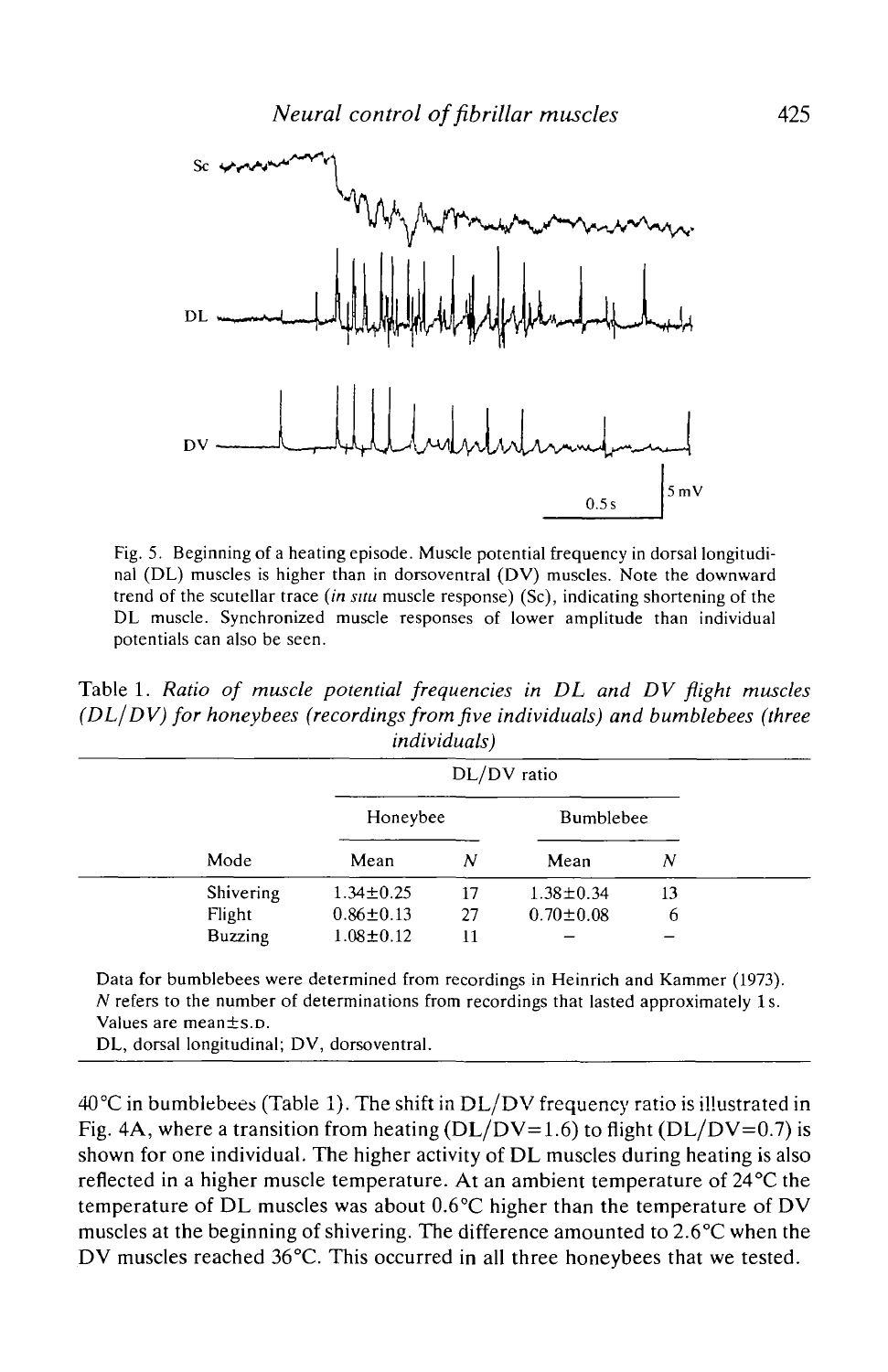

Fig. 6. Muscle activation in dorsal longitudinal (DL) and dorsoventral (DV) muscles leading to a short buzz *(in situ* muscle response in Sc). A DL muscle potential causes a 'conventional' shortening (slow) indicated by downward movement (Sc, *a);* a DV muscle potential causes faster upward movement *(b);* the following DL potential causes still faster shortening and stretch activation of the DV muscle (c).

#### *Buzzing in honeybees and bumblebees*

During shivering, and often immediately following flight, short bursts of fast contractions could be observed. These bursts were similar to bursts of 'buzzing' sounds during wagging runs in honeybees dances (Esch, 1961). They consisted of between one and several fast DV/DL contractions with amplitudes somewhat smaller than those in flight, as judged by mirror movements. Wings were held in a V-shaped position and did not beat up and down far. Fig. 6 shows the beginning of such a buzzing phase. At *a,* DL units became active and DL muscles contracted. At *b,* DV units fired and the summed contraction of DL muscles was very quickly counteracted. Muscles were pulled back to near zero position. Another burst of at least three groups of DL units at c contracted the DL muscle faster than in *a.* The velocity was high enough to start oscillations through 'stretch-activation'. The average DL/DV ratio during buzzing was 1.08, indicating equal activation of both muscle groups (Table 1).

#### **Discussion**

#### *Flight muscle contractions and scutellar movement*

Snodgrass (1956) explained the connection between contractions of fibrillar DV and DL flight muscles and scutellar movements. The DL muscles are attached frontally to the notum of the second thoracic segment and rostrally to the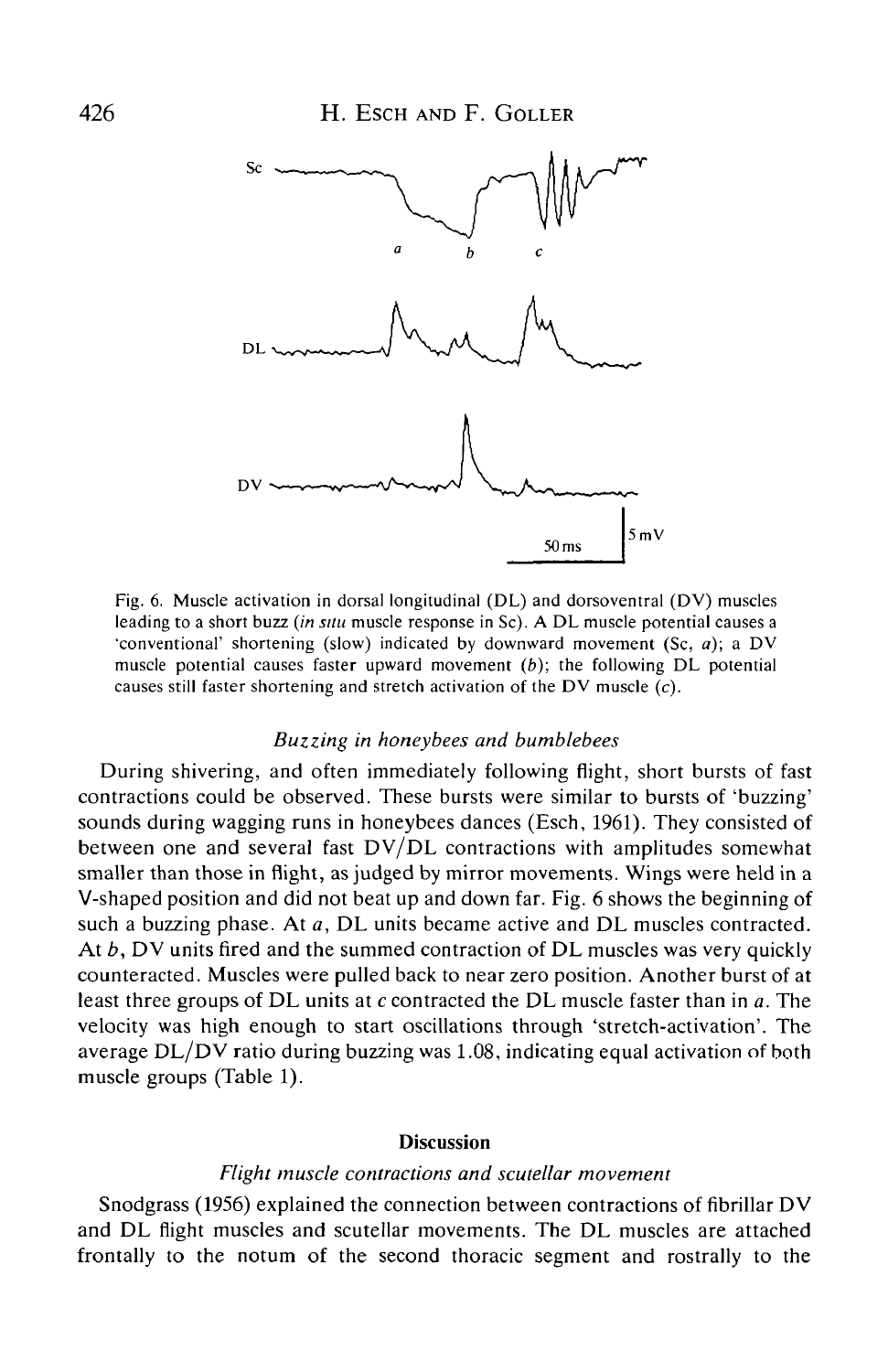postphragma of the mesothorax. Their contraction tilts the scutellum downwards. The DV muscles are affixed dorsally to the same notum as the DL muscles. They connect ventrally directly to the sternum. The scutellum tilts upwards when they contract. Esch and Bastian (1968) and Bastian and Esch (1970) connected transducers directly to the attachment sites of DL and DV muscles and demonstrated that potentials in DV and DL muscles led to shortening of the respective muscles. Shortening of muscles monitored with the mirror on the scutellum is indistinguishable from direct transducer observations.

In muscles directly attached to a transducer, muscle potential frequencies between 5 and 10 Hz cause tetanus-like fusion of single contractions. Similar observations were made by Ikeda and Boettiger (1965). They attached the DL muscles of bumblebees directly to a transducer and recorded their contractions in response to stimulation of the motor nerve. The DL muscles went into smooth tetanus at stimulus frequencies near 10 Hz.

Failure to see scutellar movement at high shivering rates, where muscle potential frequencies are above 10 Hz, is probably the result of tetanic fusion of contractions. It could also be caused by the pull of the DL muscles against a mechanical stop.

### *Various types of muscle contraction*

The big fibrillar flight muscles can produce two types of muscle contractions – the conventional twitch and the stretch-activated fast contraction (Esch and Bastian, 1968; Bastian and Esch, 1970). These muscles respond to motor neurone discharge with conventional twitches when they are not stretch-activated. The shortening time in these twitches is much smaller than the time required to return to rest length (Fig. 5; Ikeda and Boettiger, 1965). When activated muscles are stretched quickly, development of tension lags behind length change (as first described by Boettiger, 1957 $a,b$ ). Under these conditions, fast stretches result in fast contractions. Mutual stretching of antagonists then leads to the well-known oscillations (for a review see Hoyle, 1983). One should note, however, that during oscillations lengthening following the contraction of a muscle pair is not 'relaxation', but stretching by the antagonist. Thus, shortening and lengthening times are very similar. Because contractions of various muscle elements within a muscle during conventional twitches are normally not synchronized (Fig. 5), the amplitude of contractions is not big. Stretch activation in DV and DL muscles during oscillations ensures that *all* muscle units are synchronized to contract at the same time. Thus, maximal contraction amplitude can be achieved. It would be very difficult to obtain such a degree of synchronization by strictly neuronal, as opposed to mechanical, means in these muscles.

## *Shivering* versus *flight*

Snodgrass (1956) gave a detailed description of the mechanical movements of the thorax capsule and the scutellum in honeybees resulting from contractions of DV and DL muscles, and he also discussed the potential role of smaller direct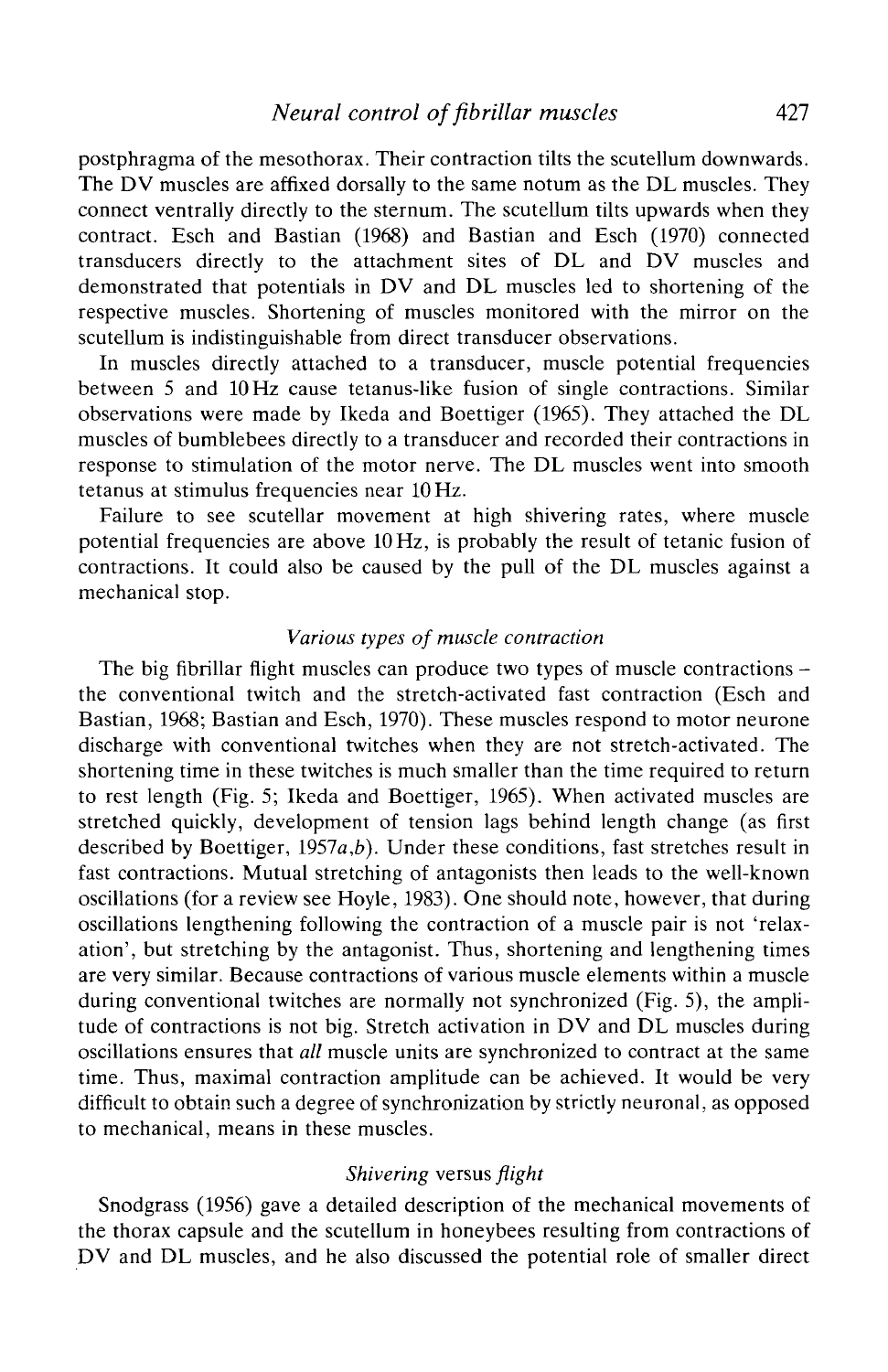muscles in the flight apparatus. However, Pringle (1961) pointed out that Snodgrass's description of the role of smaller direct and accessory muscles during flight must be largely incorrect, since only fibrillar muscles can contract at the high frequency of the wingbeat.

Bees heat by shivering with the large fibrillar flight muscles but these muscle movements cannot easily be detected (Esch, 1964; Bastian and Esch, 1970; Kammer and Heinrich, 1972; Heinrich and Kammer, 1973; Surholt *etal.* 1990). Heinrich and Kammer (1973) proposed that bumblebees contract antagonists synchronously and thus largely eliminate oscillations. Such synchronous muscle potential patterns are commonly seen in bumblebees. Frequently, however, the antagonistic muscles are *not* activated synchronously, and muscle potential patterns alone would not then explain why the muscles still do not oscillate. Similarity, muscle potential patterns in honeybees never show synchrony as in bumblebees. Observations in the present study of intact bees and in previous studies of muscle preparations (Ikeda and Boettiger, 1965) show 'conventional' twitches during shivering, lasting much longer than contractions during flight, specifically in their return to rest length. Shivering muscles go into smooth tetanus at fairly low muscle potential frequencies. Furthermore, during shivering, DL muscles contract more than their antagonists. Unequal excitation of DL and DV muscles pushes the structures connected to the mesophragma (which is moved by DL muscles) against a skeletal stop. Oscillations are thus avoided as muscle contractions increase. No muscle movements are seen at higher muscle potential frequencies, both because summation keeps the DL muscles in tetanus and because the muscles are contracted against a mechanical stop. There is not enough summation at low muscle potential frequencies, however, and muscle movements can then be detected.

Whenever DV muscles are pre-stretched by DL muscles, and a greater number of DV muscle units contract simultaneously, faster ('stretch-activated') twitches of DL muscles can occur. Sometimes stretch-activated twitches are big and fast enough to stretch-activate the antagonists sufficiently, and a few big oscillations can be seen, as for instance during buzzing. The increasing intensity of mutual stretch-activation can be observed as the velocity of the contractions increases over a few oscillations.

### *Non-shivering thermogenesis*

Tetanic contractions during heating were found in all of the ten bumblebees we observed over the temperature range from 8°C (where muscles stop functioning) (Goller and Esch, 1990) to 40°C. Thoracic heating without muscle potentials and resulting contractions never occurred. This observation is particularly important, since a number of reports suggest that bumblebees might produce heat by nonshivering thermogenesis (NST) (Newsholme *et al.* 1972; Greive and Surholt, 1990; Surholt *et al.* 1990). According to this model, flight muscles use phosphofructokinase and fructose-l,6-diphosphatase reactions in 'futile cycling', thus generating heat without contractions by splitting ATP. The model suggests further that  $Ca^{2+}$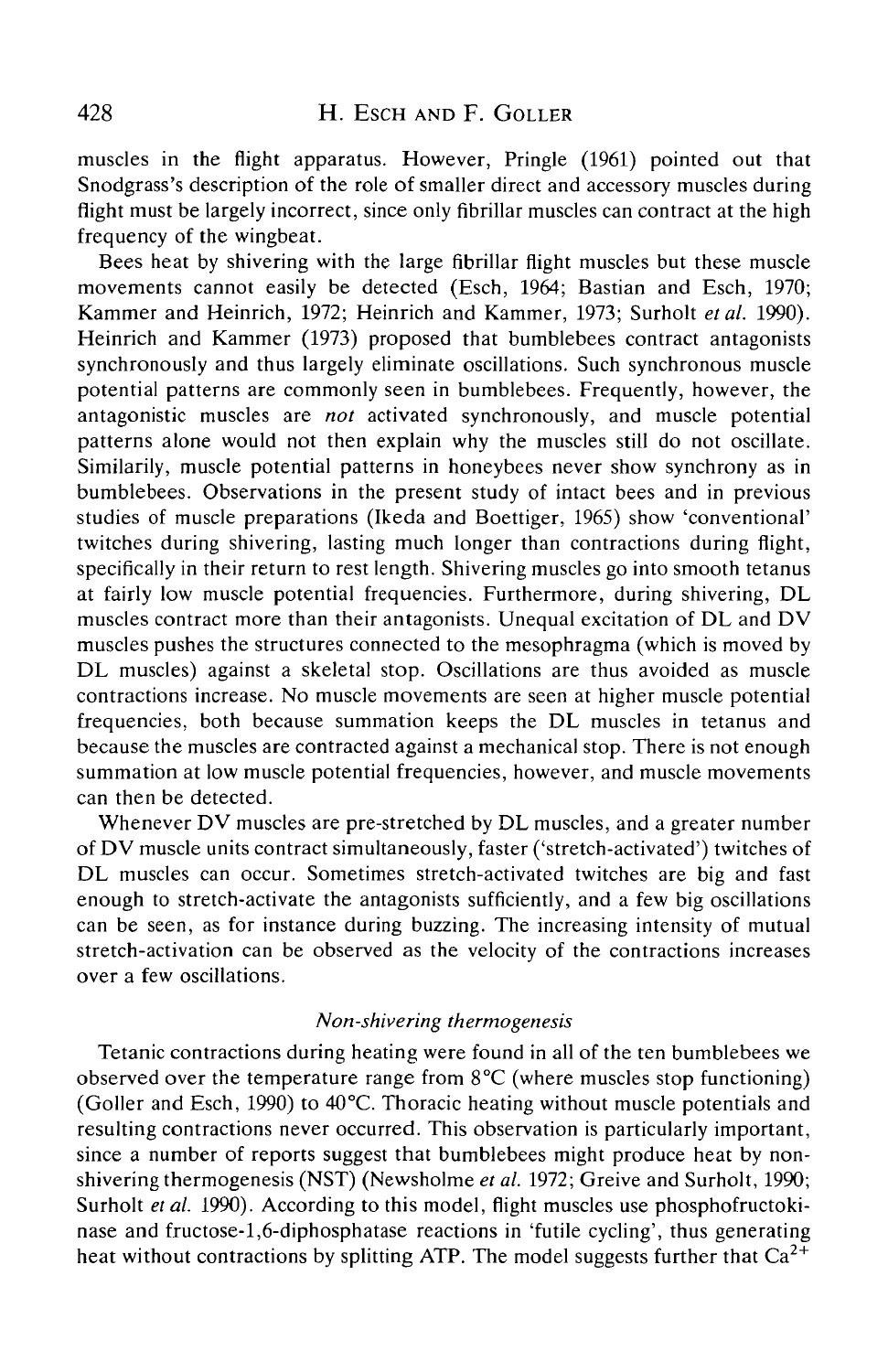# *Neural control of fibrillar muscles* 429

release during muscle contractions shuts NST off by inhibiting the fructose-1,6 diphosphatase reaction (Clark *etal.* 1973; Greive and Surholt, 1990). This hypothesis must be incorrect since flight muscle contractions, and thus  $Ca^{2+}$ release, can *always* be seen when heat is produced (Esch *et al.* 1991).

## *Initiation of oscillations*

The uncoordinated twitches in DL and DV muscles during shivering are too small and too slow to provide mutual stretch-activation, as required for the fast muscle oscillations during flight. Our observations explain how oscillations begin. Synchronous contraction of a great number of muscle elements in the DV muscles results in a twitch of large amplitude (see synchronized multi-unit potentials in Fig. 4B). This contraction leads to stretch-activation in the DL muscle, which is also activated by a synchronized multi-unit potential. This multi-unit spike always occurs approximately half of a wingbeat cycle after the DV multi-unit potential. The DL muscle, in turn, stretches the DV muscle, and oscillations begin (see also Esch and Bastian, 1968). The mechanical synchronization provided by mutual stretching evidently increases the effectiveness of stretch-activation, since the shortening velocity of DV and DL muscles increases to a maximum within a few wingbeats (Fig. 7). This increase in velocity can be attributed to both an increase in amplitude and a faster shortening time. Once initiated, oscillations keep going as long as the muscles involved are activated sufficiently by motor nerves. Sometimes the general level of activation is just high enough to support a few



Fig. 7. Shortening velocity of dorsal longitudinal (DL) and dorsoventral (DV) muscles for all wingbeats in a representative recording of a flight episode. Amplitudes were measured as distances between the minimum and maximum light deflections caused by scutellar movement. They were calibrated against actual length changes of DV and DL muscles (see Esch and Bastian, 1968).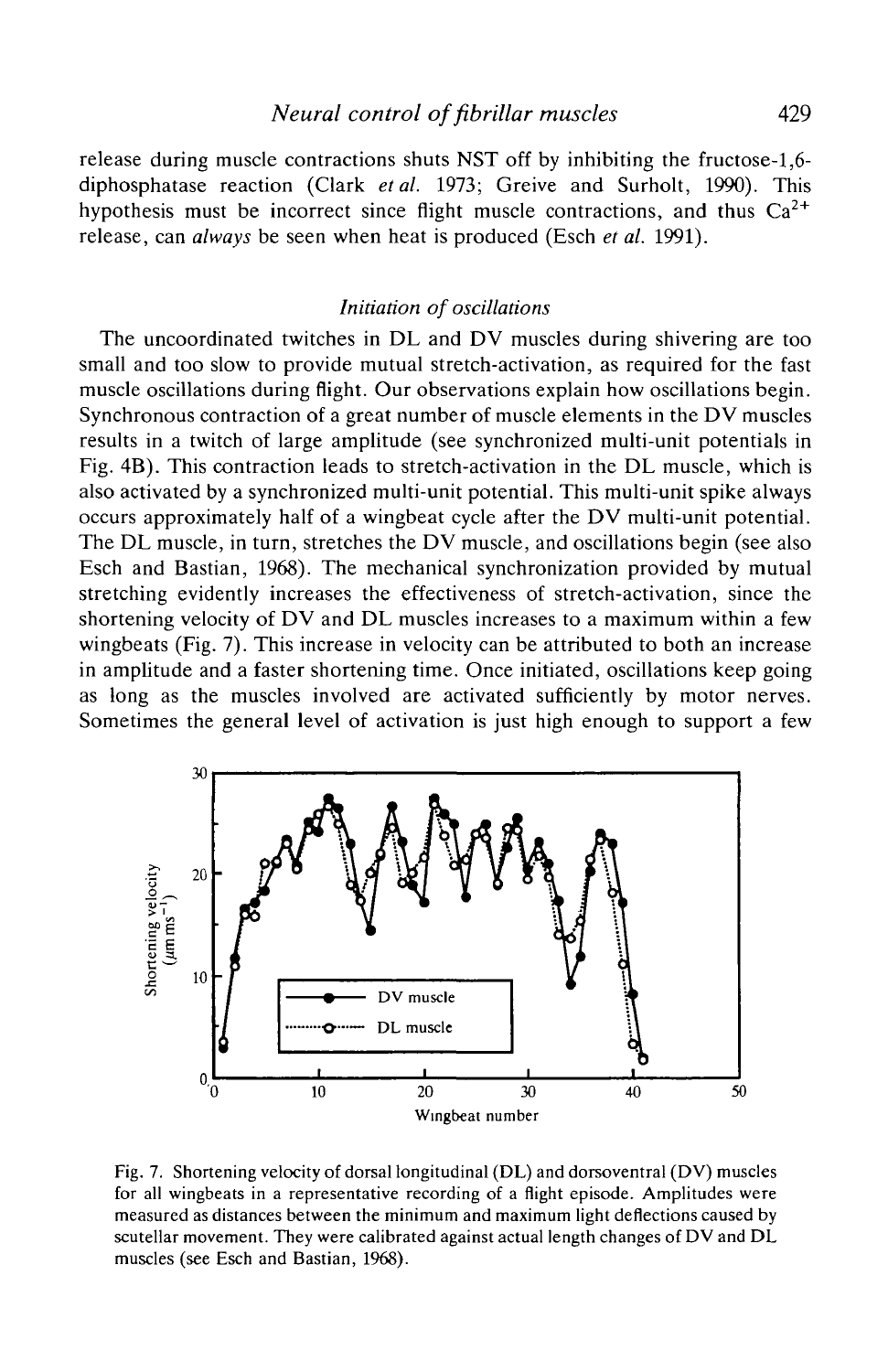## 430 H. ESCH AND F. GOLLER

oscillations, as during buzzing. High muscle potential frequencies during flight ensure continuous oscillations. Oscillations stop only at the end of flight, when electrical activity in DV and DL muscles ceases for approximately 50-150 ms.

The possible role of 'starter muscles', direct muscles that could provide the first stretch of the DL or DV muscles in the initiation of flight, has been reviewed for *Calliphora* by Nachtigall (1985). But, even in *Calliphora,* removal of all presumptive starter muscles had no effect, since '[elimination tests have not resulted in definite proof of the necessity or existence of such a starting muscle' (quote from Nachtigall, 1985). Such muscles could not exist in bees because all the direct and accessory indirect muscles of the mesothorax are of 'normal' (slow) structure. They contract tonically and not fast enough to stretch-activate fibrillar flight muscles and thus start oscillations (Pringle, 1961). We suspect that oscillations in the flight muscles of flies begin in a similar way to those in bees.

#### **References**

- BASTIAN, J. A. AND ESCH, H. (1970). The nervous control of the indirect flight muscles of the honeybee. J. comp. Physiol. 67, 307-324.
- Honey F. G. (1957*a*). The machinery of insect flight. In *Recent Advances in Invertebrate*<br>*Physiology* (ed. B. T. Scheer), pp. 117–142. University of Oregon Publications.
- *PHYSION, BOETTIGER, E. G. (1957b). Triggering of the contractile process in insect fibrillar muscles. J. cell.*  $comp. Physiol. 46, 370-371.$
- *comp. Physiol.* 46, 370-371. CLARK, M. G., BLOXHAM, D. P., HOLLAND, P. C. AND LARDY, H. A. (1973). Estimation of the fructose diphosphatase-phosphofructokinase substrate cycle in the flight muscle of *Bombus*
- *affinis. Biochem. J.* **134,** 589-597. ESCH, H. (1960). Ueber die Koerpertemperaturen und den Waermehaushalt von *Apis mellifica.*
- *Z. vergl. Physiol.* **43,** 305-335. ESCH, H. (1961). Ein neuer Bewegungstyp im Schwaenzeltanz der Bienen. *Naturwissenschaften*
- Esch, H. (1964). Ueber den Zusammenhang zwischen Temperatur, Aktionspotentialen und
- Thoraxbewegungen bei der Honigbiene (Apis mellifica L.). Z. vergl. Physiol. 48, 547–551. Esch, H. (1976). Body temperature and flight performance of honey bees in a servo-mechanically controlled wind tunnel. J. comp. Physi
- ESCH, H. AND BASTIAN, J. A. (1968). Mechanical and electrical activity in the indirect flight muscles of the honey bee. Z. vergl. Physiol. **58**, 429-440.
- Escн, H., NACHTIGALL, W. AND KOGGE, S. N. (1975). Correlations between aerodynamic output, electrical activity in the indirect flight muscles and wing positions of bees flying in a servomechanically controlled wind tunnel. J. comp. Physiol. 100, 147–159.
- ESCH, H., GOLLER, F. AND HEINRICH, B. (1991). How do bees shiver? *Naturwissenschaften* 78 (in
- press).<br>GOLLER, F. AND ESCH, H. (1990). Comparative study of chill-coma temperatures and muscle potentials in insect flight muscles. J. exp. Biol. 150, 221–231.
- GREIVE, H. AND SURHOLT, B. (1990). Dependence of fructose-bis-phosphatase from flight muscles of the bumblebee *(Bombus terrestris* L.) on calcium. *Comp. Biochem. Physiol.* **97B**, 197-200.<br>HEINRICH, B. (1980). Mechanisms of body-temperature regulation in honeybees, *Apis mellifera*.
- *J. exp. Biol.* 85, 61-87. HEINRICH, B. (1987). Thermoregulation by individual honeybees. In *Neurobiology and Behavior*
- *of Honeybees* (ed. R. Menzel and A. Mercer), pp. 102-111. Berlin, Heidelberg, New York, London, Paris, Tokyo: Springer Verlag. HEINRICH, B. AND KAMMER, A. E. (1973). Activation of the fibrillar muscles in the bumblebee
- during warm-up, stabilization of thoracic temperature and flight. *J. exp. Biol.* 58, 677-688.